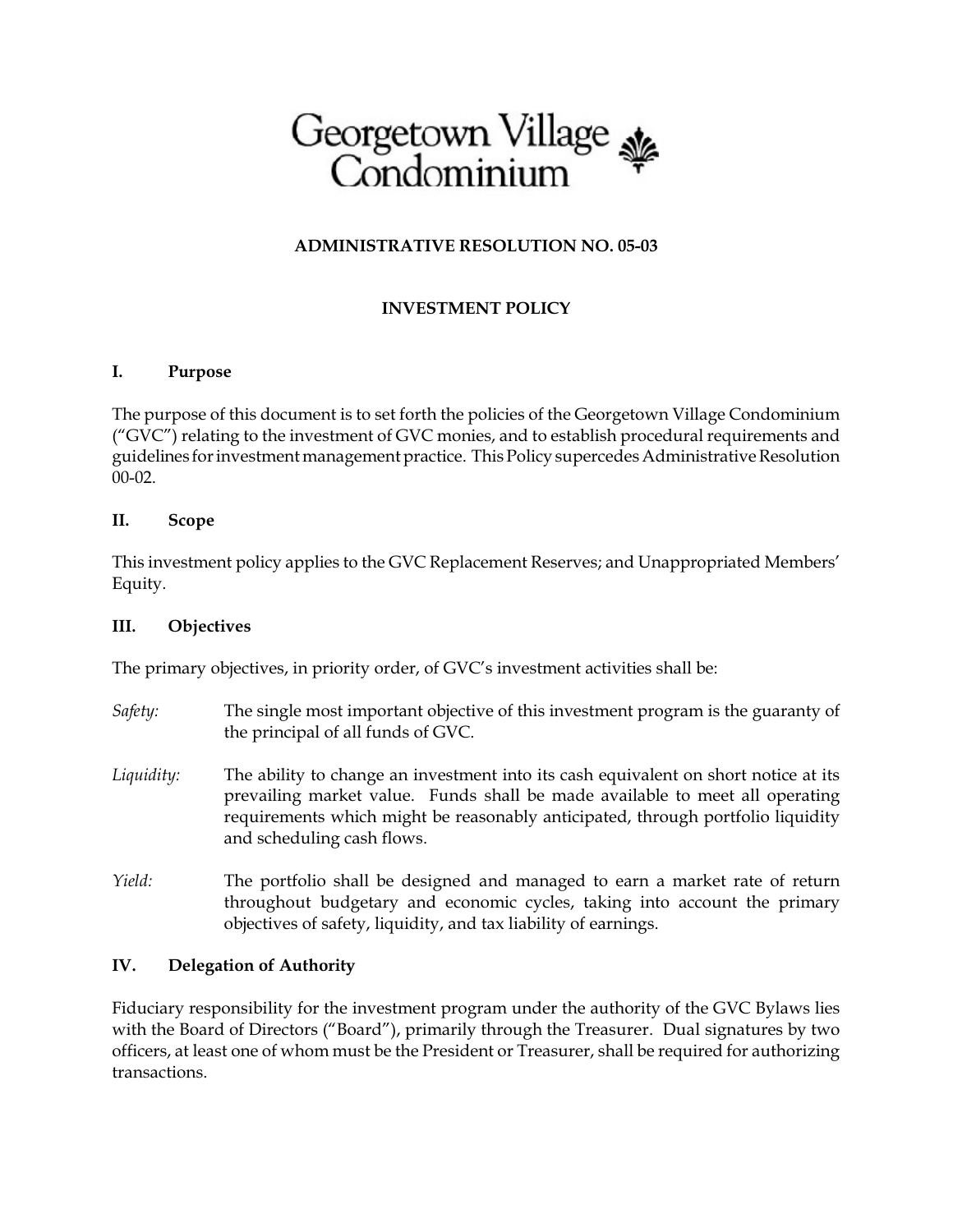### **V. Ethics and Conflict of Interest**

The GVC Board shall exercise its powers and duties in good faith and with a view to the interests of GVC and consistent with the purposes set forth in the GVC Declaration in accordance with Article III, Section 15 of the Bylaws. GVC Board, and Budget & Finance Committee members, agents, and GVC employees involved in the investment process shall refrain from personal business activity that could conflict with proper execution of the investment program, or which could impair their ability to make impartial investment decisions. Board, Budget & Finance Committee members, agents, and GVC employees, shall disclose to the Board any material interests in financial institutions that conduct business or may be under consideration to conduct business with GVC, and they shall further disclose any significant personal financial/investment positions that could be related to the performance of the portfolio.

# **VI. Strategy**

To the extent feasible, maturities of allinvestments should be matched to projected future cash flow needs and outlay requirements. Therefore, investments shall be made in instruments that possess high liquidity or that can be converted to cash in a short period of time, consistent with the abovestated Objectives. Unless matched to a specific expenditure, GVC will not invest in securities maturing more than seven (7) years from the date of purchase.

Investments in Money Market Funds should be restricted to funds required for short term expenditures or for funds being accumulated for transfer to higher interest earning investments.

To reduce overall portfolio risk while attempting to attain market rates of return consistent with the primary objectives of safety and liquidity, diversification of investment shall be encouraged across types of investments, maturities of those investments, and institutions in which those investments are made.

### **VII. Authorized Investments**

- Sweep Accounts backed by U.S. Treasury and Agency obligations at approved banks;
- ◆ Certificates of Deposit in amounts not to exceed the limits insured by the Federal Deposit Insurance Corporation (FDIC); including CDs with variable rates, step-up rates and floating rates tied to various indices NOT affected by stock market fluctuations;
- $\triangleleft$  United States Treasury fixed-rate bills, notes and bonds;
- $\triangleleft$  Institutional Money Market Accounts fully insured by the FDIC; and
- Money Funds investing exclusively in portfolios comprised of securities which are guaranteed or backed by the U.S. Government or Money Funds protected by the SIPC (Securities Investor Protection Corporation).